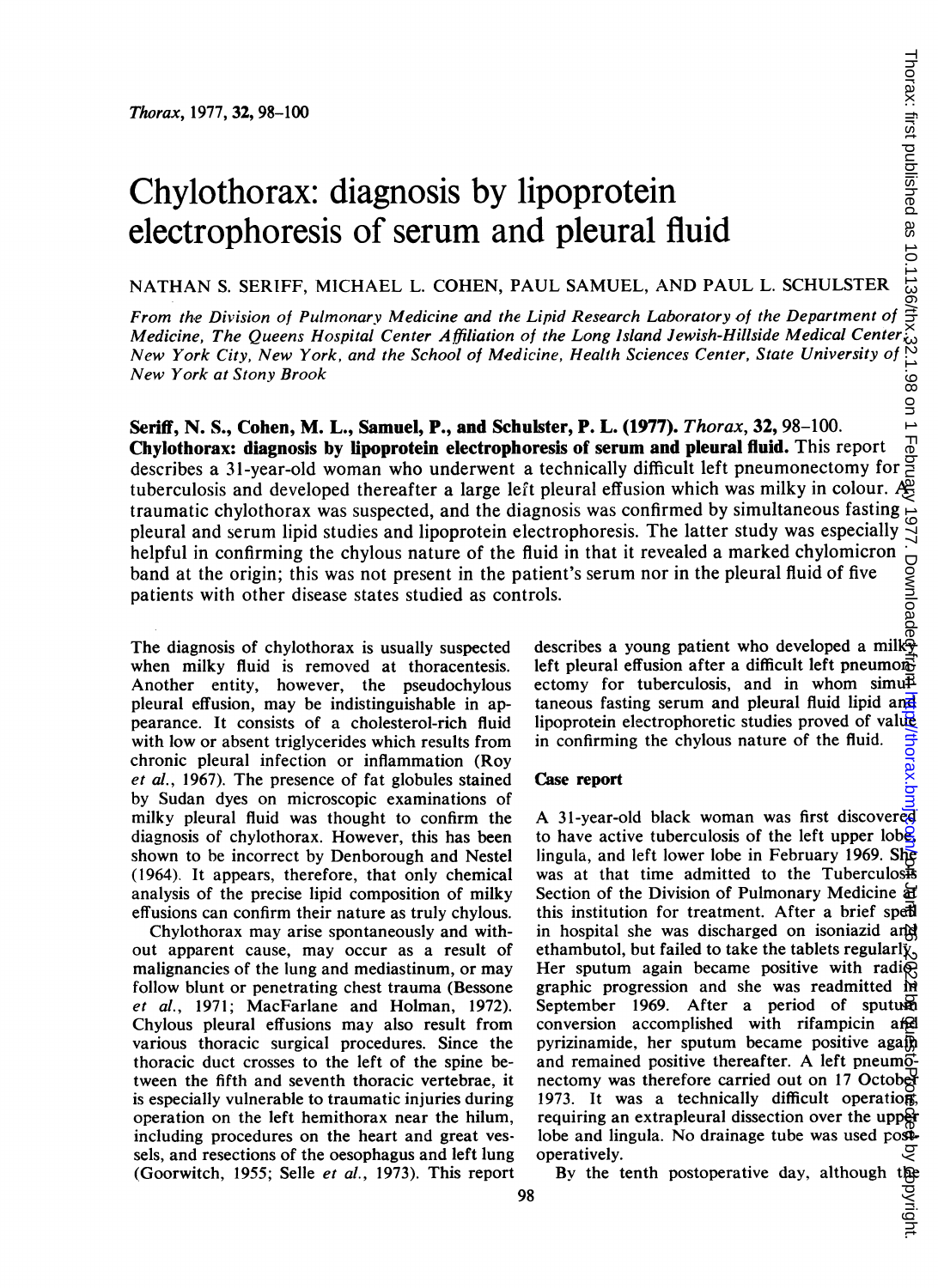Chylothorax: diagnosis by lipoprotein electrophoresis of serum and pleural fluid

patient was free of symptoms, fluid was seen to be oozing from the surgical incision. Thoracentesis revealed milky fluid, and a traumatic posloperative chylothorax was diagnosed. The fluid rapidly reaccumulated, and it was considered to be important to confirm the diagnosis as simply and expeditiously as possible.

To attempt a biochemical diagnosis, pleural fluid and serum were simultaneously examined with the patient in the fasting state for  $(1)$  cholesterol, (2) triglycerides, and (3) lipoproteins by electrophoresis (Abell et al., 1952; Fredrickson and Lees, 1966; Van Handel and Zilversmit, 1957). The results of the cholesterol and triglyceride determinations are noted below:

|               | Serum                                | Pleural fluid                        |
|---------------|--------------------------------------|--------------------------------------|
| Cholesterol   |                                      |                                      |
|               | $175 \text{ mg}/100 \text{ ml}$      | $96 \,\mathrm{mg}/100 \,\mathrm{ml}$ |
|               | $(4.5 \text{ mmol/l})$               | $(2.5 \text{ mmol/l})$               |
| Triglycerides |                                      |                                      |
|               | $75 \,\mathrm{mg}/100 \,\mathrm{ml}$ | 538 mg/100 ml                        |
|               | $(0.64 \text{ mmol/l})$              | $(6.1 \text{ mmol/l})$               |

The Figure shows the simultaneously determined lipoprotein electrophoresis patterns in serum and pleural fluid.

These studies revealed that the serum was clear and that both its lipid and lipoprotein electrophoretic patterns were normal. The pleural fluid, however, was lactescent and contained large concentrations of triglycerides. The lipoprotein electrophoretic pattern of the pleural fluid showed a marked chylomicron band at the origin, indicating the chylous nature of the pleural fluid.

In an attempt to ascertain the specificity of these lipid studies for chylous effusions, pleural fluid was obtained for study from five other patients with non-milky pleural effusions. Three had tuberculous effusions and two had bacterial empyemas. The mean pleural fluid cholesterol was 72 mg/100 ml  $(1.9 \text{ mmol/l})$  in these five patients (range 54-83 mg/100 ml  $(1.4-2.1 \text{ mmol/l})$ ). Their mean triglyceride concentration was 19 mg/100 ml  $(0.2 \text{ mmol/l})$  (range 10-27 mg/100 ml  $(0.1-0.3)$ ) mmol/l)). Finally, on their lipoprotein electrophoresis, only <sup>a</sup> faint band at the level of beta or pre-beta lipoprotein was seen without any chylomicron band at the origin.

Fortunately, in our patient chyle did not accumulate after the second thoracentesis. The patient steadily improved and was discharged. Six months after discharge her sputum was negative and no evidence of fluid was noted on the chest radiograph. At present, three years after surgery, she is entirely well.



Figure Electrophoretic pattern of serum (left) and pleural fluid (right) lipids. Serum pattern is normal. The pleural fluid reveals a marked chylomicron band.

## **Comments**

This case illustrates a fortunately rare complication of resectional lung surgery, that is, chylothorax after a difficult left pneumonectomy. The clinical course of our patient is typical of chylothorax following surgical trauma. The rapidity of its development is related to the size of the thoracic duct injury and the dietary intake of fats. Surgical trauma to the thoracic duct usually results in the development of chylothorax on the seventh to 14th postoperative day, while chylothorax develops about six weeks after blunt chest trauma. There is, however, a wide range of times of onset, depending upon the severity of the trauma. It is now believed that patients with postoperative chylothorax will heal with conservative treatment within three to four weeks, that is, without surgical reoperation and repair of the thoracic duct (Randolph and Gross, 1957; Schmidt, 1959). Bessone et al. (1971) recommend that 'all patients with congenital, postoperative, or traumatic chylothorax, in whom immediate thoracotomy for the control of an associated lesion is not required, should be managed by initially conservative methods'. Conservative management includes adequate pleural drainage and a